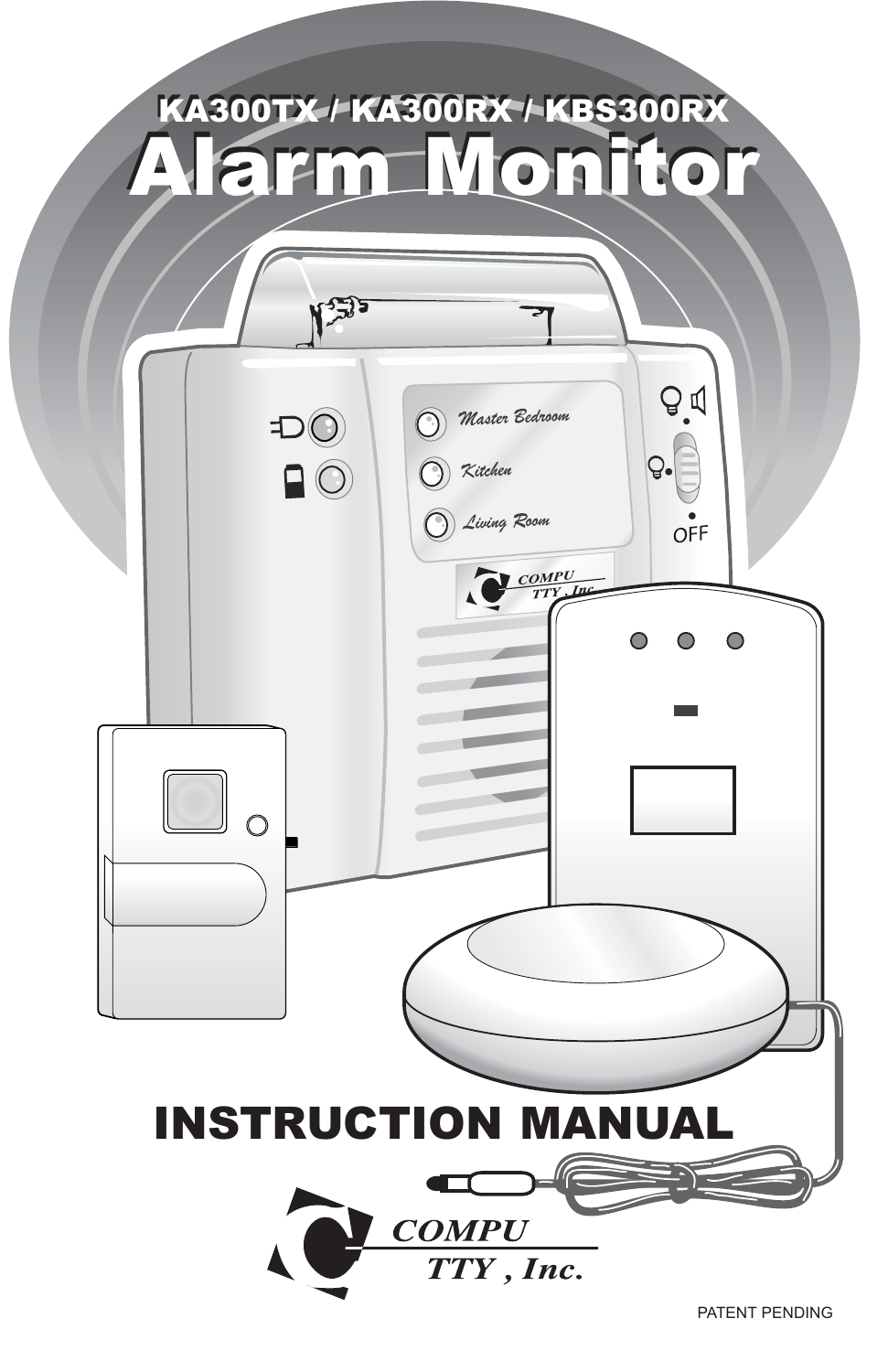# **Important**

#### **Warranty**

Compu-TTY, Inc. warrants that the Alarm Monitor sold by Compu-TTY, Inc. is free from defects in materials and workmanship under normal use and service for one year. This warranty is applicable only to the original purchaser of the Alarm Monitor when accompanied by a sale receipt stating the date of purchase and the name of the company from which purchased. This warranty is in lieu and excludes all other warranties, expressed or implied, including any implied warranty of merchantability or fitness and of any obligation on the part of Compu-TTY, Inc. If the Alarm Monitor shall prove the defective, then Compu-TTY, Inc shall either replace or repair the Alarm Monitor at no cost to the original purchaser within one year of the date of purchase. During the one-year period you may return the Alarm Monitor to Compu-TTY, Inc. at the following address:

> **Compu-TTY Inc.** 3408 Indale Rd. Fort Worth, TX 76116

Shipping charges are at the customer's expense. Please include a check or money order made out to Krown Manufacturing in the amount of \$10.00 to cover for the shipping and handling. This warranty does not extend to any Alarm Monitor sold by Compu-TTY, Inc., which has been subjected to misuse, neglect, accident, improper application, improper installation, or any use in violation of the instruction furnished by Compu-TTY, Inc. This warranty does not extend to or apply to any Alarm Monitor, which has been repaired or altered by any persons who have not been expressly approved by Compu-TTY, Inc.

This warranty does not apply to the alarm monitor if it has been damaged, modified, abused or altered after the date of purchase or if it fails to operate due improper maintenance or inadequate AC or DC power.

In no event, shall Compu-TTY, Inc. be liable for loss of use of this product or for any indirect, special, incidental, or consequential damages, personal injury, property damage, or cost, or expenses incurred by the consumer or any other user of this products. This warranty is only applicable to a product purchased through Krown Manufacturing, Compu-TTY, or a Krown dealer. Other than state herein, there is no other warranty whether by the sample or model, by description or quantity, whether expressed or implied, and there are no implied warranties of fitness for a particular purpose or of merchantability.

#### **Record your operation code for future reference:**

| OP CODE 1 |  |
|-----------|--|
| OP CODE 2 |  |
| OP CODE 3 |  |

#### **ALARM MONITOR** | Instruction | 1st Edition | November 2004

#### **Compu-TTY, Inc.** 3408 Indale Road, Fort Worth, Texas 76116 Voice or TTY: (817) 738-8993 or (817) 738-2485, Fax: (817) 738-1970 E-mail: info@computty.com, Website: http://www.computty.com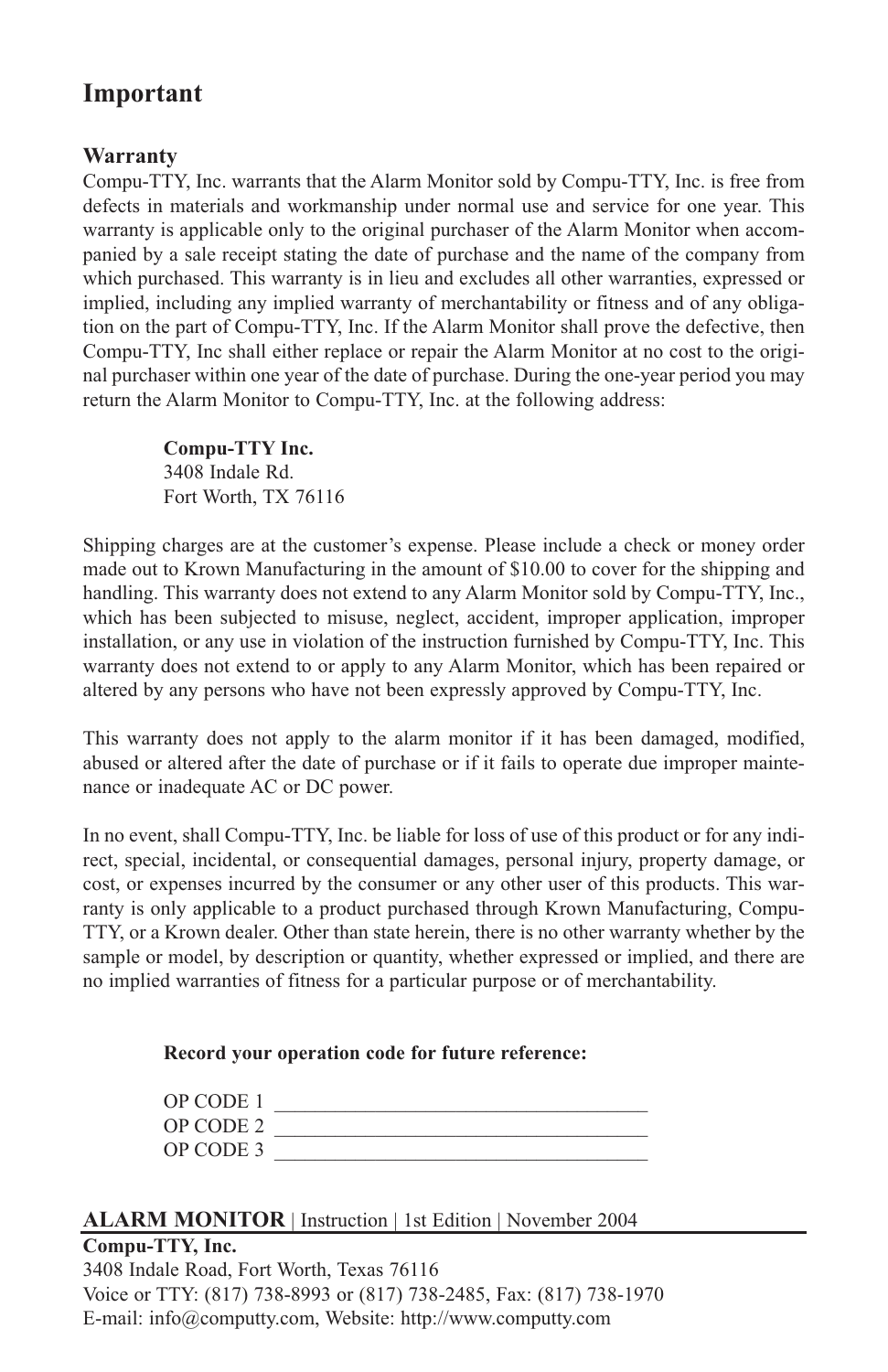# **CONTENTS**

| i.               |  |
|------------------|--|
| ii.              |  |
| 1.               |  |
|                  |  |
|                  |  |
|                  |  |
|                  |  |
|                  |  |
| 2.               |  |
|                  |  |
| 3.               |  |
|                  |  |
|                  |  |
|                  |  |
|                  |  |
|                  |  |
|                  |  |
|                  |  |
|                  |  |
| $\boldsymbol{4}$ |  |
|                  |  |
|                  |  |
| 5                |  |
|                  |  |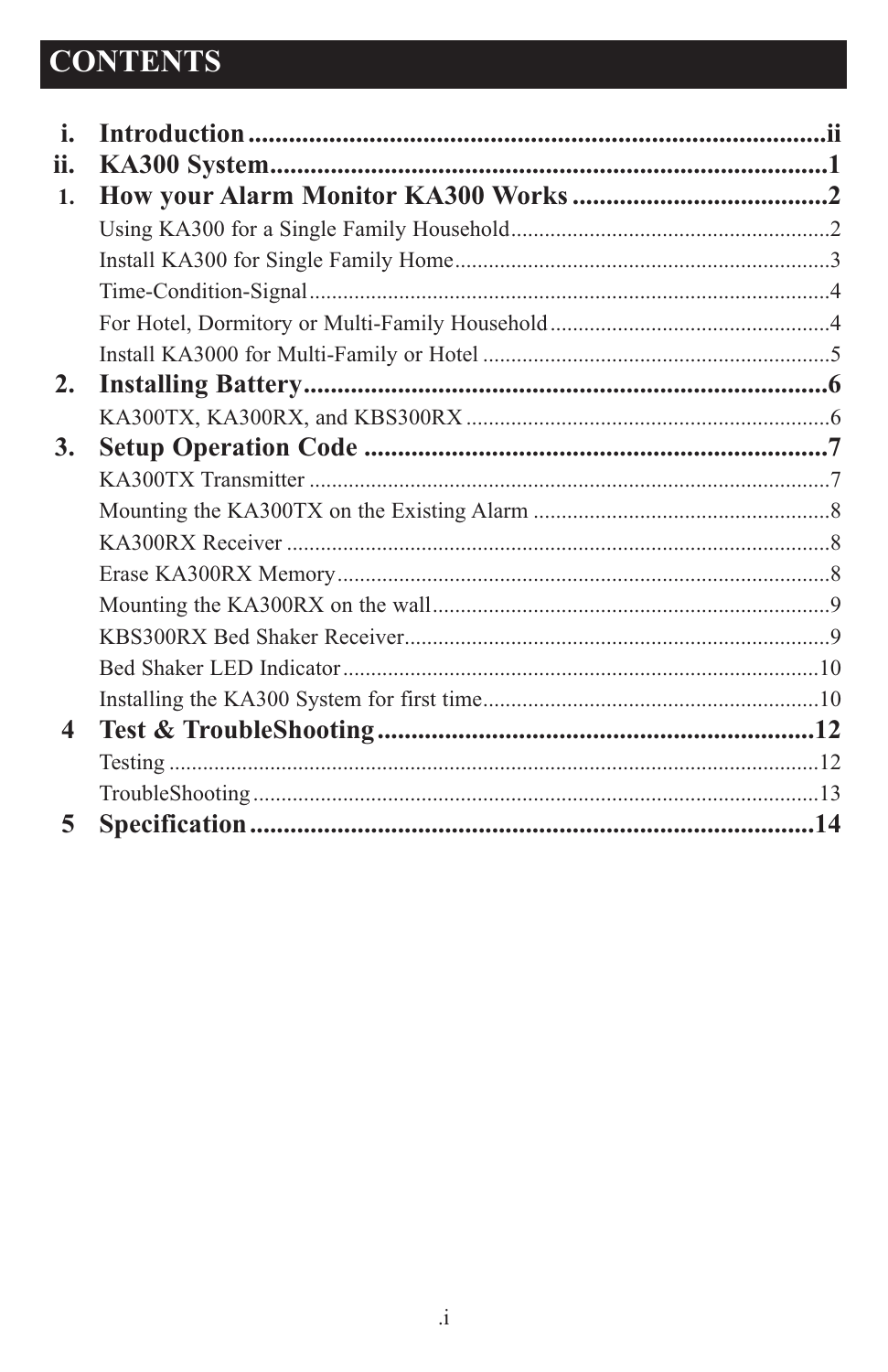# **i. INTRODUCTION**

The alarm Monitor KA300 is developed to bridge the gap created by the existing warning devices designed only for the hearing. It provides a totally reliable source for the Deaf and Hard of Hearing to watch and to be alerted when there is a fire, smoke, propane, gas leak alarm, tornado, hurricane, severe thunder storm alert, or when a national attack warning activates its siren. You will be worry free to select any alarm system designed without considering whether it supports the hearing impaired.

You will find its lifesaving features especially with multifamily, dormitory, or hotel's alarm system while you are asleep and the evacuating siren is activated. It also lets you know what source triggered the alarm.

It is very easy to install the KA300TX sensor directly to the existing alarm system. It could save you a great cost to equip the local Hearing Impaired compatible alarm device. Most of existing alarm devices, if it is separated from source of the smoke, will not alert you when there is a fire that happens somewhere in a multi-room building or will not respond to the evacuating siren.

For a single-family household, KA300 gives you great flexibility to build your own system with multiple transmitters and multiple receivers. It operates based upon code protection. The wireless link will save you from wiring the system and help to install the whole alarm monitor system within minutes.

For maximum safety, the KA300RX main receiver works with both AC and battery backup. In AC adapter mode, KA300RX triggers the alarm with the 177,000mCd strobe light, loud siren and ultra-light 1,000mCd LEDs. If the AC power failed, the unit will go to battery backup mode. The ultra-light LED and the siren will be activated. The strobe light will not work in battery backup mode.

KBS300RX is equipped with a strong bed shaker that will guaranty to wake the deepest sleeper.

The technique of Time-Condition-Signal verifying, combined with a fine tuning threshold, substantially reduces the possibility of a nuisance alarm. The operation code can be changed easily to stop false alarms that are caused from a neighboring Alarm Monitor system.

Since you are solely responsibility for your fire and hazards protection, test the system weekly and check battery backup regularly to maintain the efficiency operation. A failed operating system will not protect you.

Please read this user manual carefully first to understand the operation of the system before planning anything and keep it for future reference.

\* *Keep your sale receipt with this manual in case that you need warranty service*.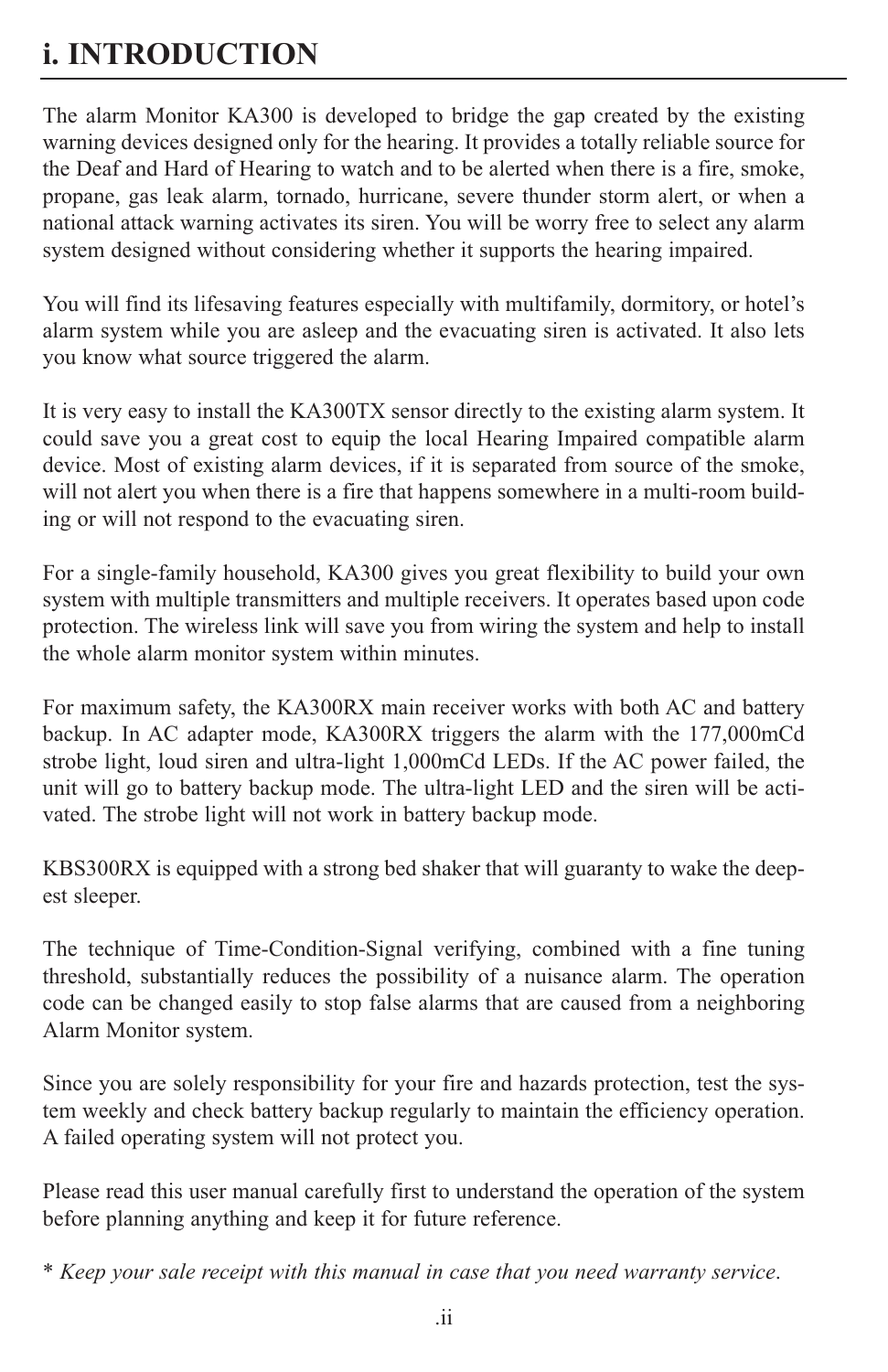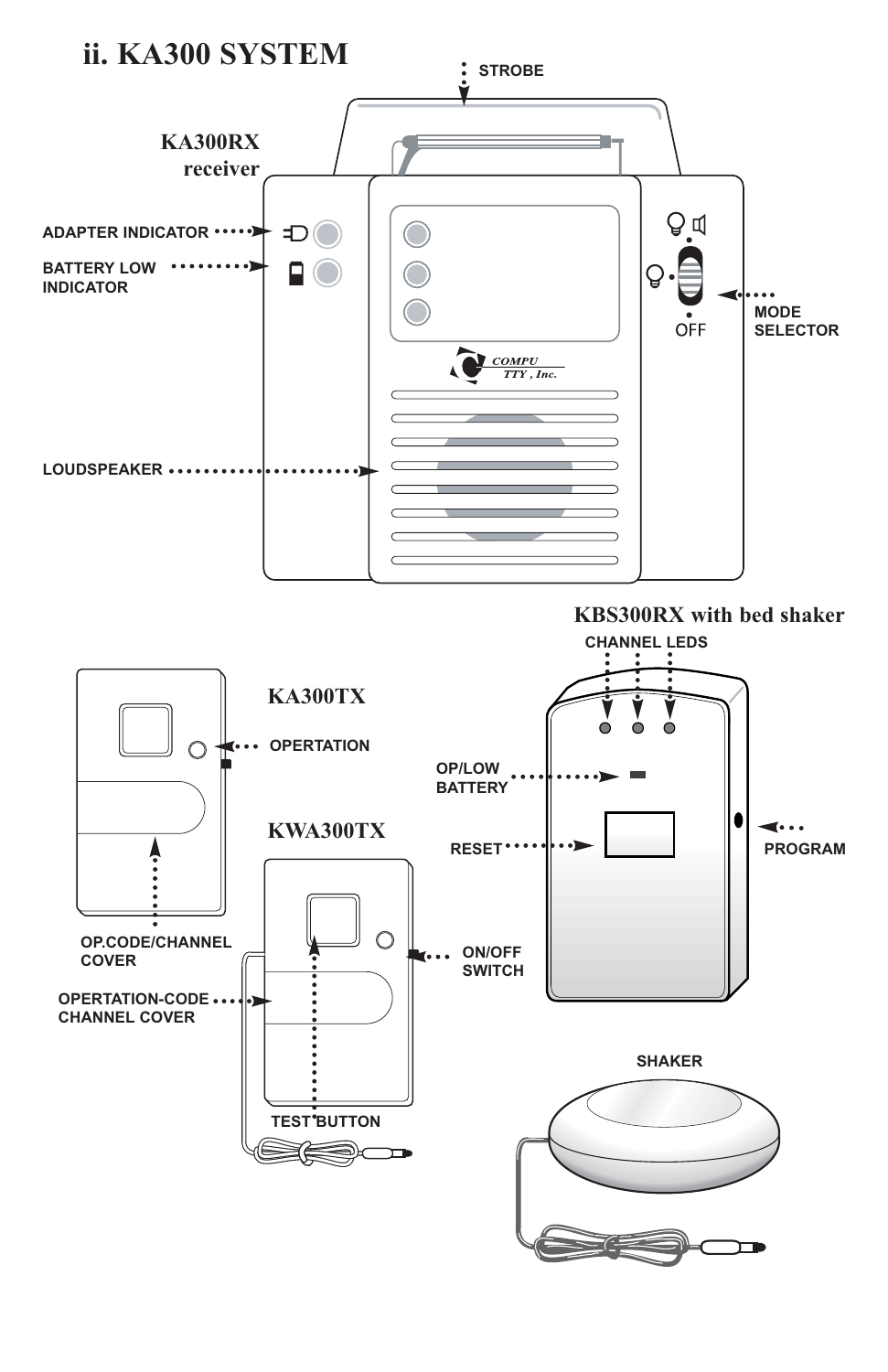

# **ALARM MONITOR KA300 WORKS**

KA300system is designed to monitor all existing acoustic alarm units in your living area and transfer it to a visual and vibration alarm. It will quickly help you to determine what source triggered the alarm and give you enough time to evacuate from the building or to locate a shelter. The KA300 is not an alarm system but it is the vital source for the Deaf and Hearing Impaired to rely upon in an emergency. In most cases, the alarm was caused by Fire, Smoke, Carbon monoxide, hurricane, tornado, earthquake, etc.



will be more convenient to program the operation code for both receivers at the same time.

Note: The toggle switch will be either in the ON or OFF position. We will call ON position 1 and the OFF position 0. For example, if all 8 switches are in the ON position, we will write 1111 1111 for that setup code.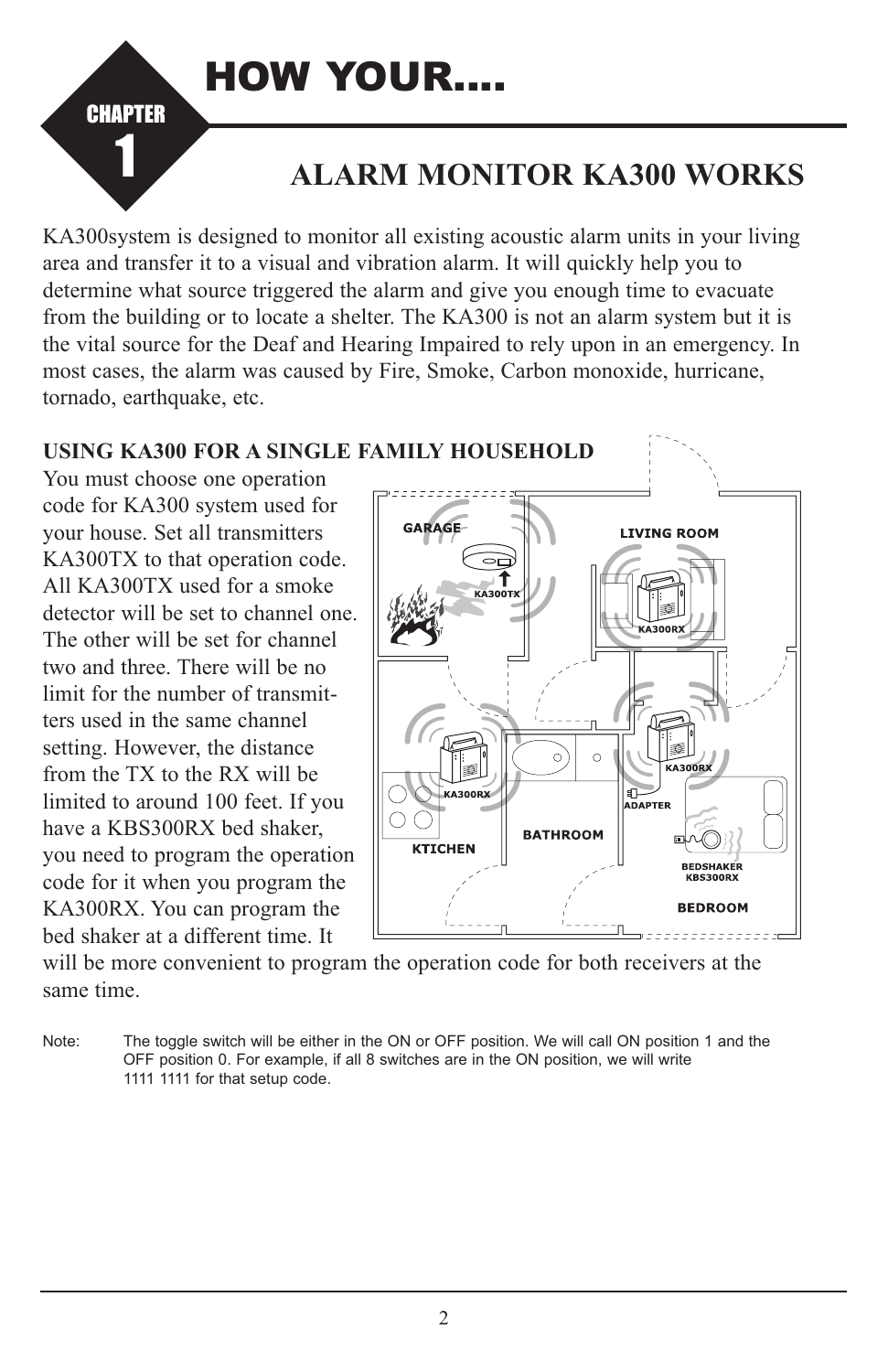# 1: HOW YOUR ALARM MONITOR KA300 WORKS (CONT.)

#### Example:

There are 4 smoke alarms and 3 Carbon Monoxide alarms that need to be monitor in your household. You will need seven KA300TX transmitters. All seven transmitters will be set at the same operation code as: 1000101010



Four transmitters installed on the smoke detectors will be set at channel one.



The other three transmitters will be set at channel two.



If you use the KA300 system with the weather channel, hurricane, tornado, or earthquake alarms combine with the fire alarm as illustrated in figure 8, you can choose for the weather alert at channel 3. Set the same house code for these KA300TX units and channel jumper to be channel 3.

# **INSTALL KA300 FOR SINGLE-FAMILY HOME**.



Plan the location of the KA300RX. Refer to Figure 8 to find the ideal spot to install the receiver for your house. Hallway or living room will be a perfect spot to install the receiver.

Since KA300 system is only an alarm monitor system, you must create a fire protection plan for your family and practice the plan to make sure that every member in the family knows what to do when the alarm triggers. Buy one or two KA300RX receivers and install them where they can be seen from every room in the house.

If you have a 2 story house, each story needs to have one KA300RX receiver. The programming process for the KA300RX receiver will be discussed later in Chapter 3.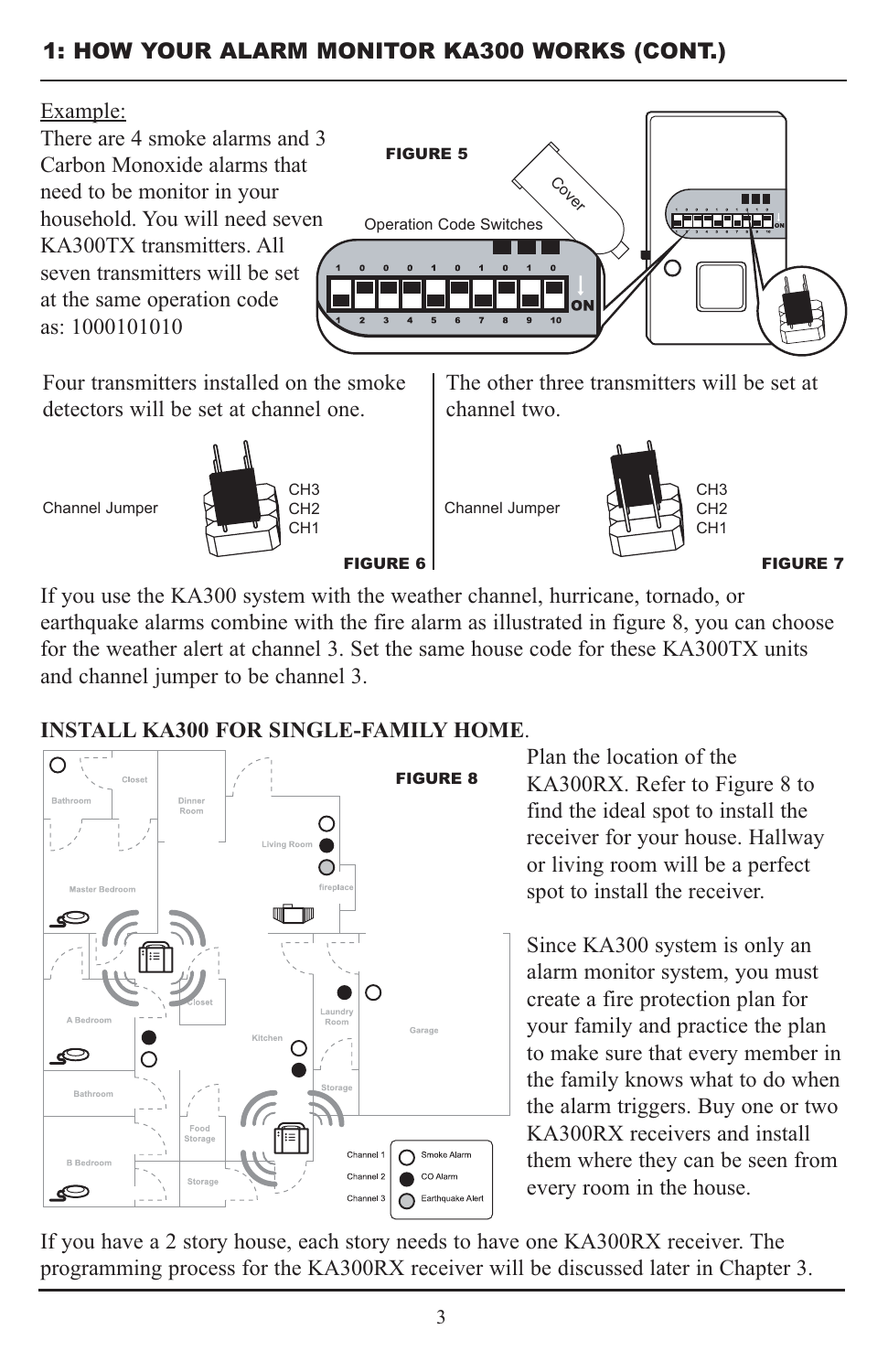# CHAPTER 1 (CONT.)

Keep the battery installed and turn the power switch to OFF before bringing it to the location. Mark on the given label for channel location as fire, mono-carbon, or weather alert and coordinate them with the installed transmitters. This label is available only for the KA300RX.

Hearing Impaired people will need one KBS300RX in their bedroom for the best protection. You can buy many receivers for your needs as long as it still within the 100 feet range. If the house is larger than the range, you will need a wired-fire alarm system. If one triggers the other will trigger also. In this case, the transmitter only needs to be installed on the closest fire alarm to the receiver.

#### **TIME-CONDITION-SIGNAL**

When an alarm unit triggers, the red LED on the transmitter will stay lit. The address of the transmitter will be sent to all receivers. After two seconds, if the transmitter continuously sends an alert signal, the KBS300RX receivers will activate the alarm. This Time-Condition-Signal process will prevent a "nuisance" alarm. Important note: In case of a false alarm, you can turn off the power switch of the receiver and search for which transmitter triggered the alarm by looking for a red LED on each KA300TX. Try to find out what caused the false alarm at the transmitter. If the red LED on the transmitter is OFF or free from the alarm signal source, pressing the reset button on the KBS300RX will turn off the shaker.

#### **FOR HOTEL, DORMITORY OR MULTI-FAMILY HOUSEHOLD**

A single fire alarm unit cannot trigger when there is fire or smoke somewhere in the building. The KA300 system will activate the alarm when the alarm system of the hotel, dormitory, or apartment turns on the siren. Therefore, if there is an evacuation signal sent out from the fire alarm center of that building, you will be notified whether you are sleeping or awake, and regardless where you are.

Select only one operation code for your hotel or apartment. Write the code on the cover of this book and keep it for future reference. There are 1022 combinations available for you to pick for each room in your hotel or apartment complex. Keep a record of what combination has been given out to each room so there will not be two rooms operating with the same code.

Install several KA300TX transmitters on the existing alarm siren in the hallway in 50, or 70 feet coverage. Set the channel jumper of those transmitters to channel 3.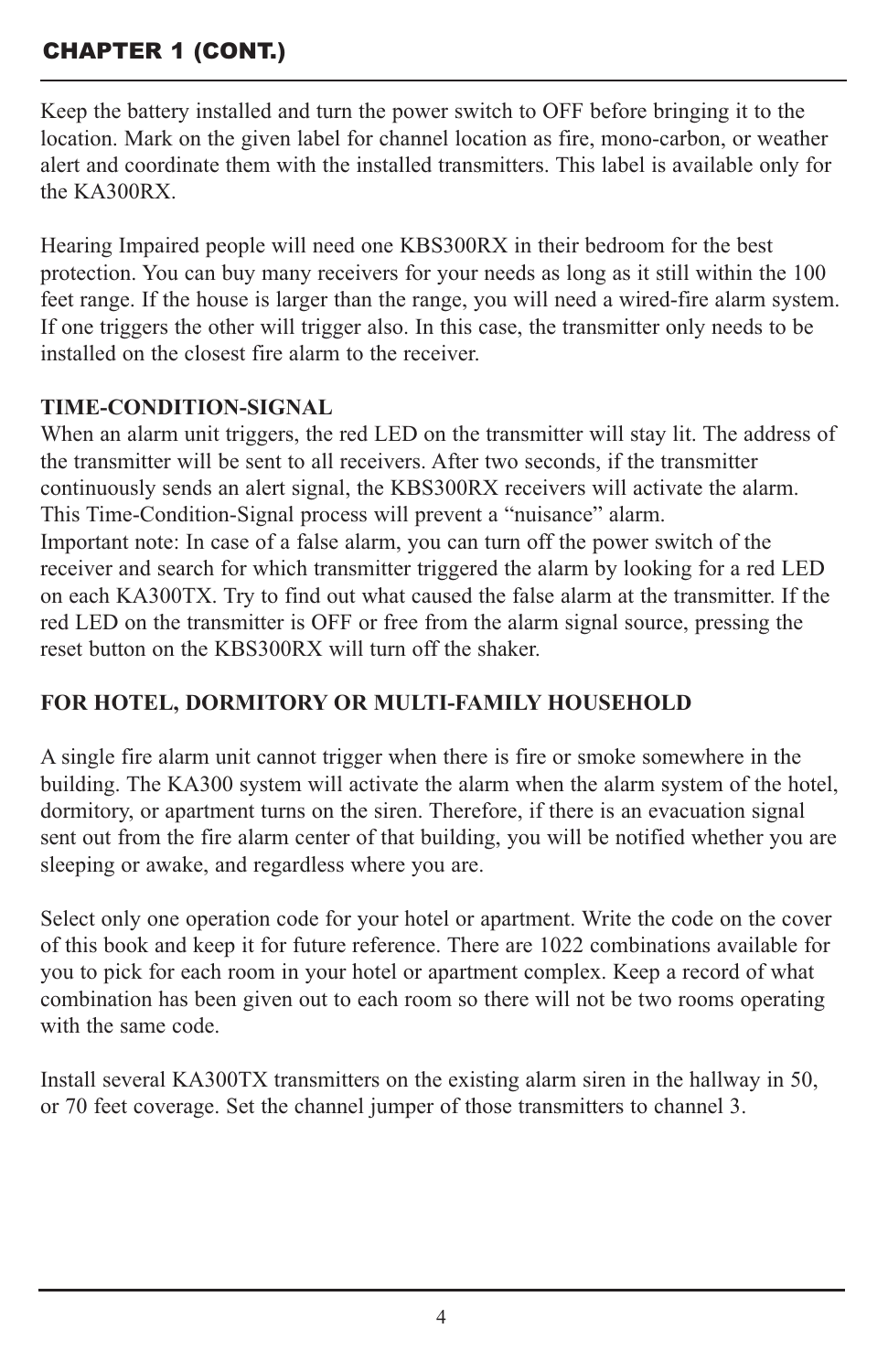#### 1: HOW YOUR ALARM MONITOR KA300 WORKS (CONT.)

#### **INSTALL KA300 FOR MULTI-FAMILY HOME OR HOTEL**

There is one hotel code applied for all KA300TX installed in the hallway. The room code is applied for each KA300TX in each room.

With this set up, when there is an alarm triggered from a local fire alarm, the KA300RX receiver and KBS300RX will activate with channel one LED indicator. If the evacuating signal comes from the hallway siren, the receivers will activate and indicate channel three LED.

Set at Channel 3 In-Room Alarm Sensor Set at Channel 1 1000000001 Room Code Room<sub>1</sub> Room 1 KA300RX Memory 1010101010 Channels 1000000010 1000000001 Channels Room 2 1010101010 1000000011 Room 3 KA300RX Memory Room Code l:Ξ 1010101010 Channels 1000000011 Channels Room<sub>3</sub> 1000000100  $R<sub>nom</sub>$ 1010101010 1000000101 **Hotel Code** Room 5

Hall Way Alarm Sensor

Program the KA300RX receiver to respond for either room code or hotel code.

**Important note:** Failing to install a transmitter in the hallway for the evacuation siren, may cause the receiver to not respond to this signal. The range of the transmitter is 100 feet. The receiver will not respond if the transmitter is out of range. It is recommend to install the transmitter at a 70 feet distance for the area covered.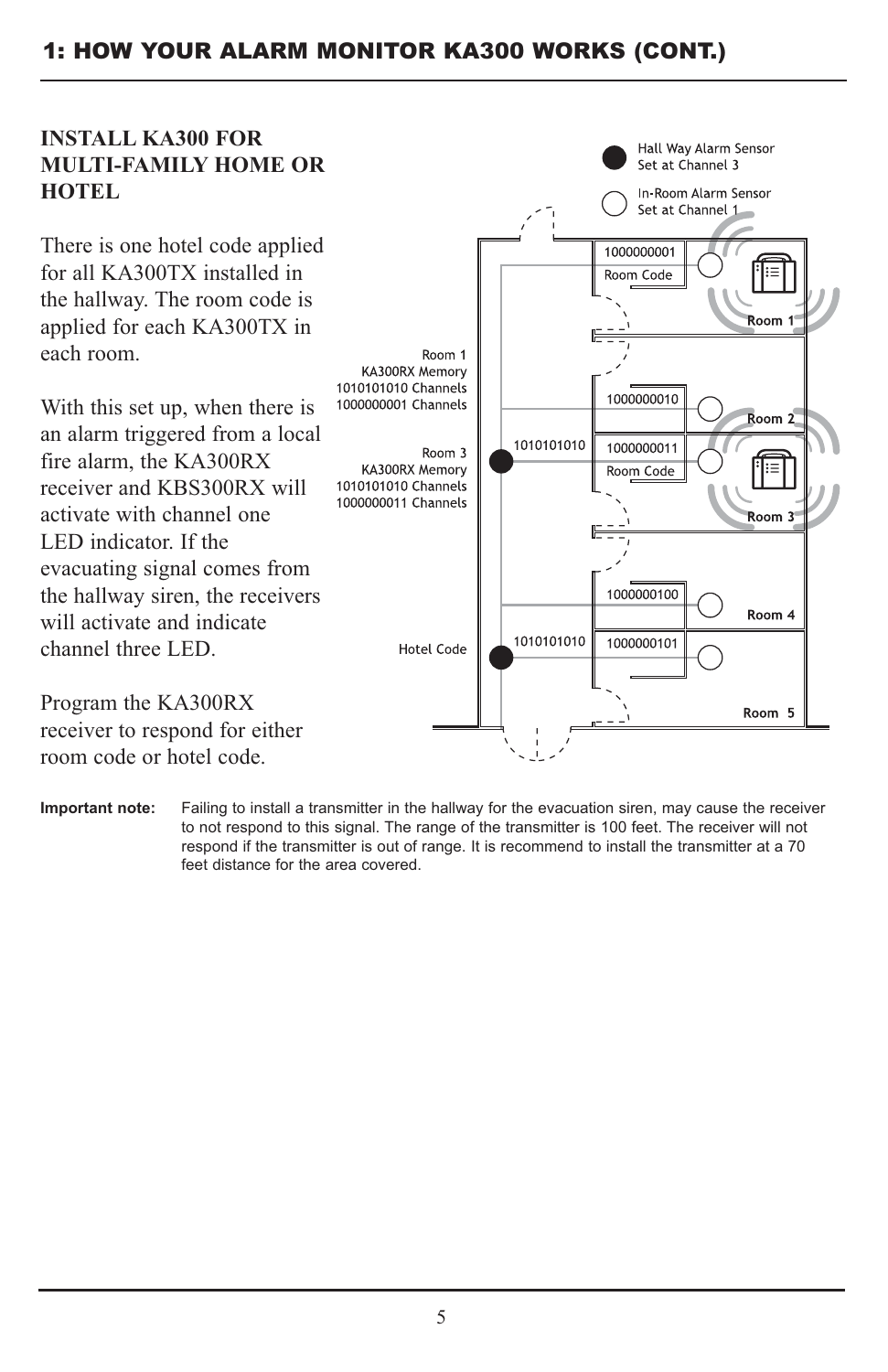

#### **KA300TX**

Uses 3VDC, CR2032 battery and it will be installed by the manufacturer.

#### **KA300RX**

Uses alkaline 9V battery. Do not use rechargeable batteries.



#### **KBS300RX**

Uses a 9V rechargeable battery (included). Do not use alkaline batteries.



Use a coin to open the back cover of the KBS300RX

Install (A) Adapter Plug (B) Shaker Plug (C) 9V Rechargeable Battery Fit the cable through the gaps on the cover and close it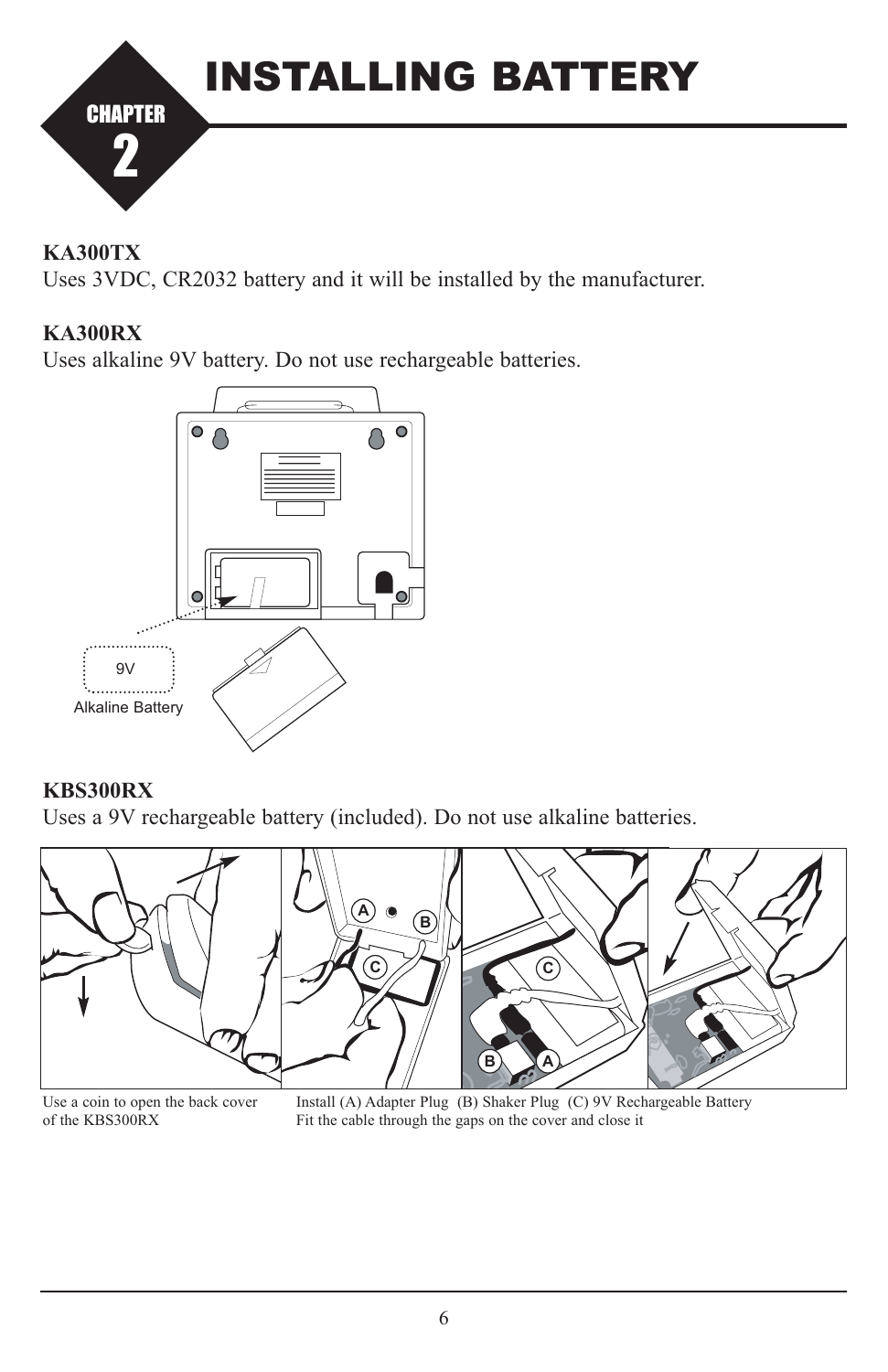SETUP OPERATION CODE



The operation code is set by DIP-switches located in the front of the KA300TX transmitter, and they are preset at the factory. If your KA300RX receiver does not respond to your KA300TX transmitter signal when the test button is pressed, or it activates from a false signal of a neighboring KA300 system, you need to change the operation code. After the code change on the transmitter, you need to program the new code into the KA300RX receiver memory.

### **KA300TX TRANSMITTER**:

To protect the other system from interfering with your alarm monitor system, you need to set up an operation code for all transmitters. There are 10 switches located in the front of the transmitter used to set the operation code.

Choose one combination by toggling the switches between the ON and the OFF position.

For example:



Set all transmitters with your own combination and record it into this book for later reference. Press the test button on the KA300TX. The red LED will light up to show that it is active.

Set the operation channel jumper for each transmitter and record the alarm location onto the given label. This label will be installed with a plastic cover to the channel LED later.



**Important note:** Do not set all switches in ON or OFF position.

**Clear plastic cover**

*For Example:*

Fire: All KA300TX units installed on smoke alarms will be set to channel 1 Carbon Mono: All TX installed on Co Alarm unit be set to channel 2 Weather alert: TX installed on Quake alert or Weather alert will be set to channel 3

The op code is the same for all transmitter in a house.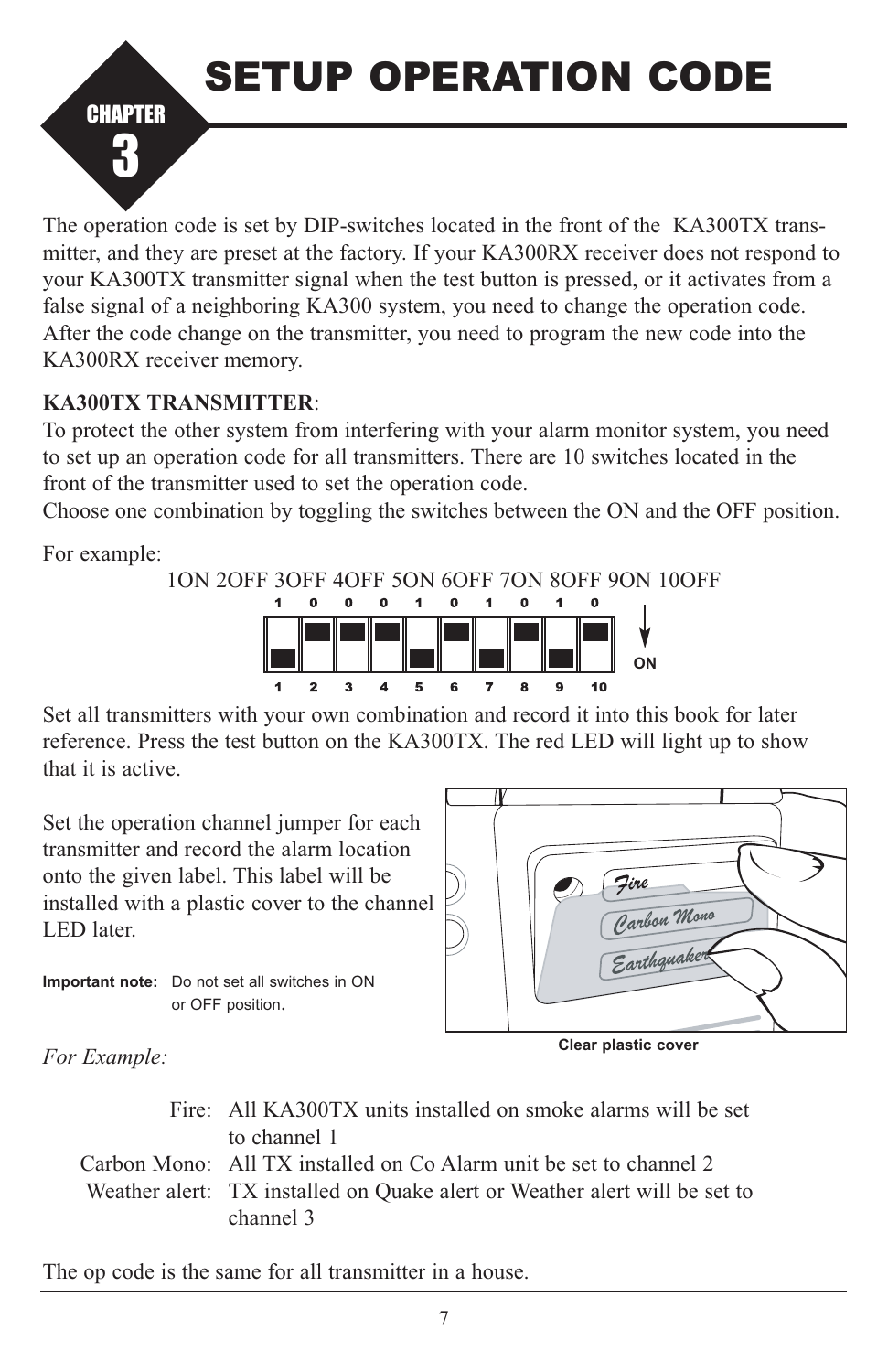# **MOUNTING THE KA300TX ON THE EXISTING ALARM**

Use the self adhesive Velcro to attach the KA300TX to the siren of the existing alarm unit. Do not block the window of the smoke chamber or on top of the alarm sensor.



#### **KA300RX RECEIVER**

The alarm monitor KX300RX is designed to learn the operation code from your transmitter and program it to the memory.

**Important note:** To protect your hearing from the loud siren when you are programming the receiver, do not set the power switch to position of strobe and siren combined. Do not remove the protection cover on the strobe and do not plug in the adapter. Exposing your eyes to the ultra-bright light from the RX at a close distance may be harmful to your vision.

KA300RX can program up to three operation codes in memory. These memories will make the KA300RX becomes an extremely flexible device to setup for a multi-family dwelling. The status of these memories will be shown on the three alarm LEDs, 10 seconds after you turn on power switch. If these memories are empty, all three LED will flash when the power is turned on. If one memory is taken, one LED will stay lit when the other will continue to flash. After a code is recorded into memory, the KA300RX will extend 10 sec more to accept a new operation code sent from the other transmitters. When the start-up is finished and the LEDs are off; the receiver will not accept any new codes.

Follow these steps every time you change the operation code:

- 1. Make sure your KA300TX is turn on.
- 2. Take one of the KA300TX and set it by the KA300RX.
- 3. Turn on the KA300RX by sliding the power switch to strobe only position while pressing the test button on the KA300TX for 2 seconds.
- 4. Release the test button when one of the event LED becomes stable. The new operation code is programmed to KA300RX memory.

After the KA300RX has learned your operation code, there will be no need to repeat these steps even it you turn off the unit.

If your system does not work properly, check and make sure the system's units are installed correctly and battery levels are adequate before inspecting the DIP switch. If you wish to change to a new code, use a small screwdriver to set the DIP switches. Repeat the learning process for all KA300RX receivers.

#### **ERASE KA300RX MEMORY**

If all three LEDs on the KA300RX are stable when you turn on the power switch, your KA300RX memory is full. To erase those memories, unplug the AC adapter cord and detach the battery from the unit for 10 seconds. Repeat the previous steps to set up a new operation code.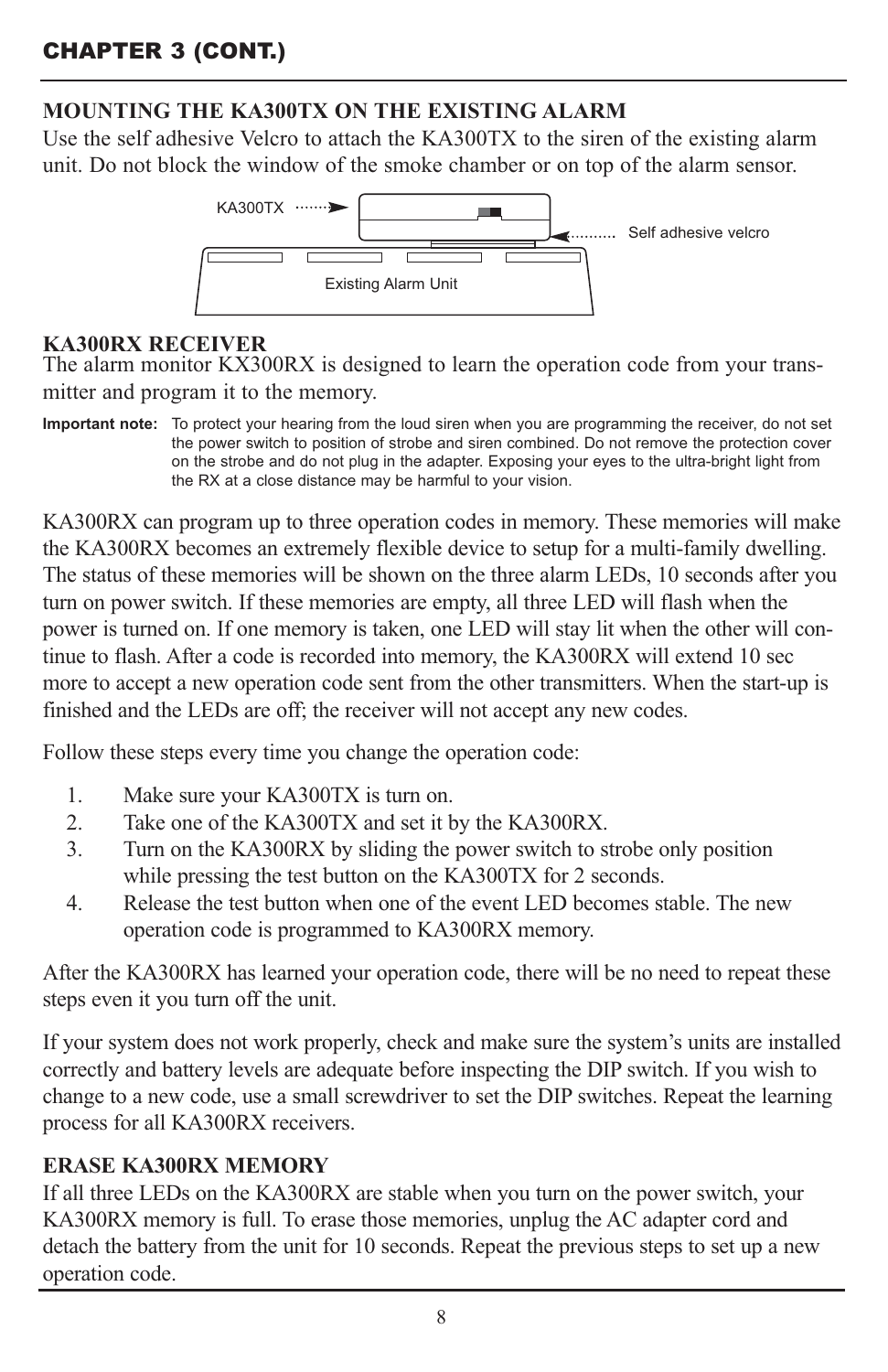# **MOUNTING THE KA300RX ON THE WALL**

The adapter of the KA300 is supplied with a nine feet line cord for installation to a normal outlet box.



#### **KBS300RX BED SHAKER RECEIVER:**

The bed shaker KBS300RX is a receiver. It needs to be programmed like the KA300RX before you can actually use it in the system. To program the operation code, follow these steps:

- 1. Use a small screwdriver or a penny to open the top cover. (See Chapter 2)
- 2. Install a rechargeable 9V battery.
- 3. Plug in the bedshaker and the adapter cords.
- 4. Feed the cord through the open gaps.
- 5. Close the cover and plug adapter to an electric outlet.
- 6. Insert one end of a paper clip into the small program hole of the KBS300RX located on the side.
- 7. Press the test button on KA300TX and hold for two seconds.
- 8. Watch the channel LEDs. If one LED turns out stable then release the test button on the transmitter.
- 9. Press test button on the TX again to make sure the bed-shaker is working properly.

The bed shaker receiver has three memories available. If the memory is full and you want to program a new code, you can erase the memory by unplugging the adapter and the battery for one minute.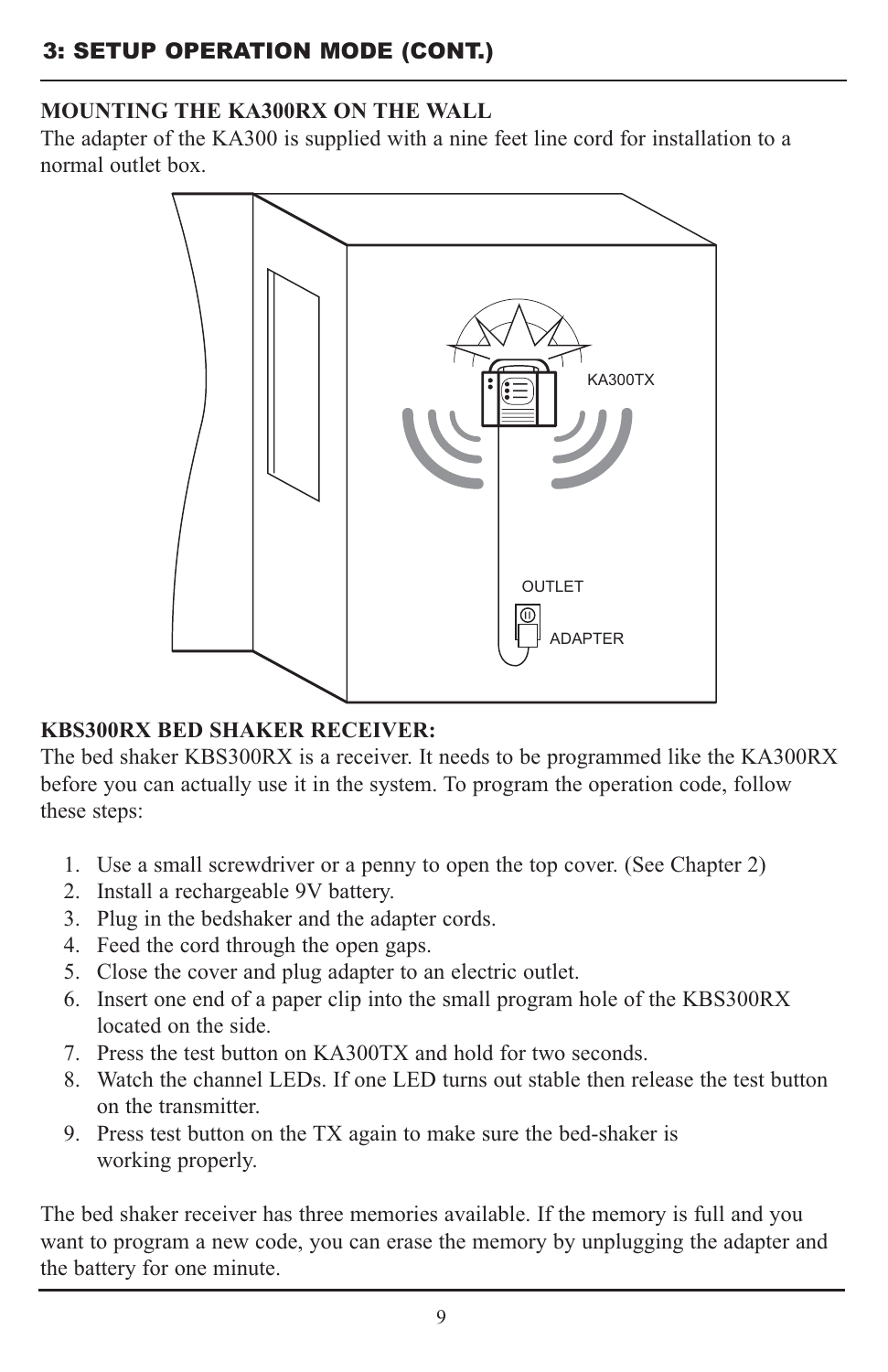### **BED SHAKER LED INDICATOR**



#### 1 Main LED:

- Turns ON when there is a channel triggered by an alarm in the system.
- Low flashing when there is AC power failure.
- Fast flashing for battery low warning. It needs to be recharged soon.

2 Channel indicator LEDs:

- Turns ON to indicate the corresponding channel has triggered the receiver.
- Flashing to indicate a transmitter battery is low.
- NOTE: The supplied battery of KA300TX transmitters can last more than 2 years under normal conditions. If one transmitter battery is getting low, it is recommended that you change all of the transmitter batteries.

KBS300RX is designed to wake you up when the alarm triggered. It will not stop until you are aware of the alarm and recognize the source that caused the alarm. To stop the vibrator on the KBS300RX press the reset button. However if the source continues to send an alarm signal to the bed shaker receiver, the bed shaker will reactivate after a two second pause.

#### **INSTALLING THE KA300 SYSTEM FOR FIRST TIME**

- Plan the fire alarm system on a drawing with desired channel indicator when the alarm triggers.
- Record the operation code to the first page of the manual.
- Setup the operation code and channel jumper for all KA300TX transmitters. Turn on and set aside.
- Install battery for all receivers KA300RX and KBS300RX.
- Plug in power supply.
- Do the operation code learning process for each set. Turn the KA300RX on (or hit program button of the KBS300RX). Press and hold the test button on KA300TX for two seconds. One LED on the KA300RX and/or KBS300RX will become stable and the code learning process is finished. If there are several more codes, repeat the above process, if there is only one operation code for all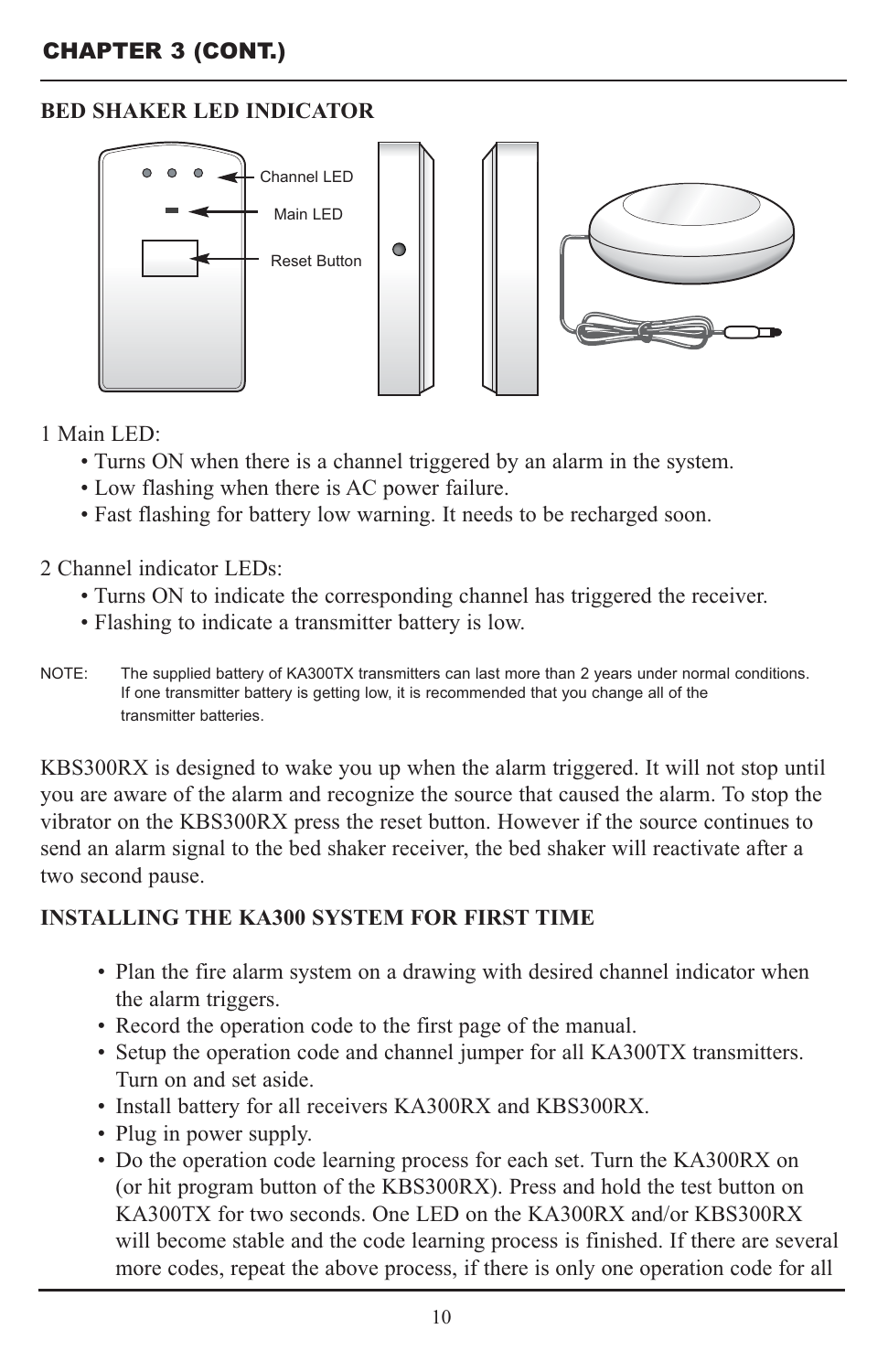# 3: SETUP OPERATION MODE (CONT.)

KA300TX Transmitter, program the KA300RX with one KA300TX.

- Install the KA300TX on the existing sensors and KA300RX on the wall.
- Perform a test on each KA300TX,

# **USING ALARM MONITOR WITH WEATHER ALERT RADIO.**

- Set operation code for the KWA300TX (weather alert transmitter).
- Select channel 3 on KWA300TX and record it into the label on channel LED of KA300RX.
- Turn on KWA300TX.
- Repeat code learning process if the operation code is different from the previous house code.
- Plug the KWA300TX to the weather alert through the external output pin.
- Test the weather alert siren to make sure the unit is set up properly.

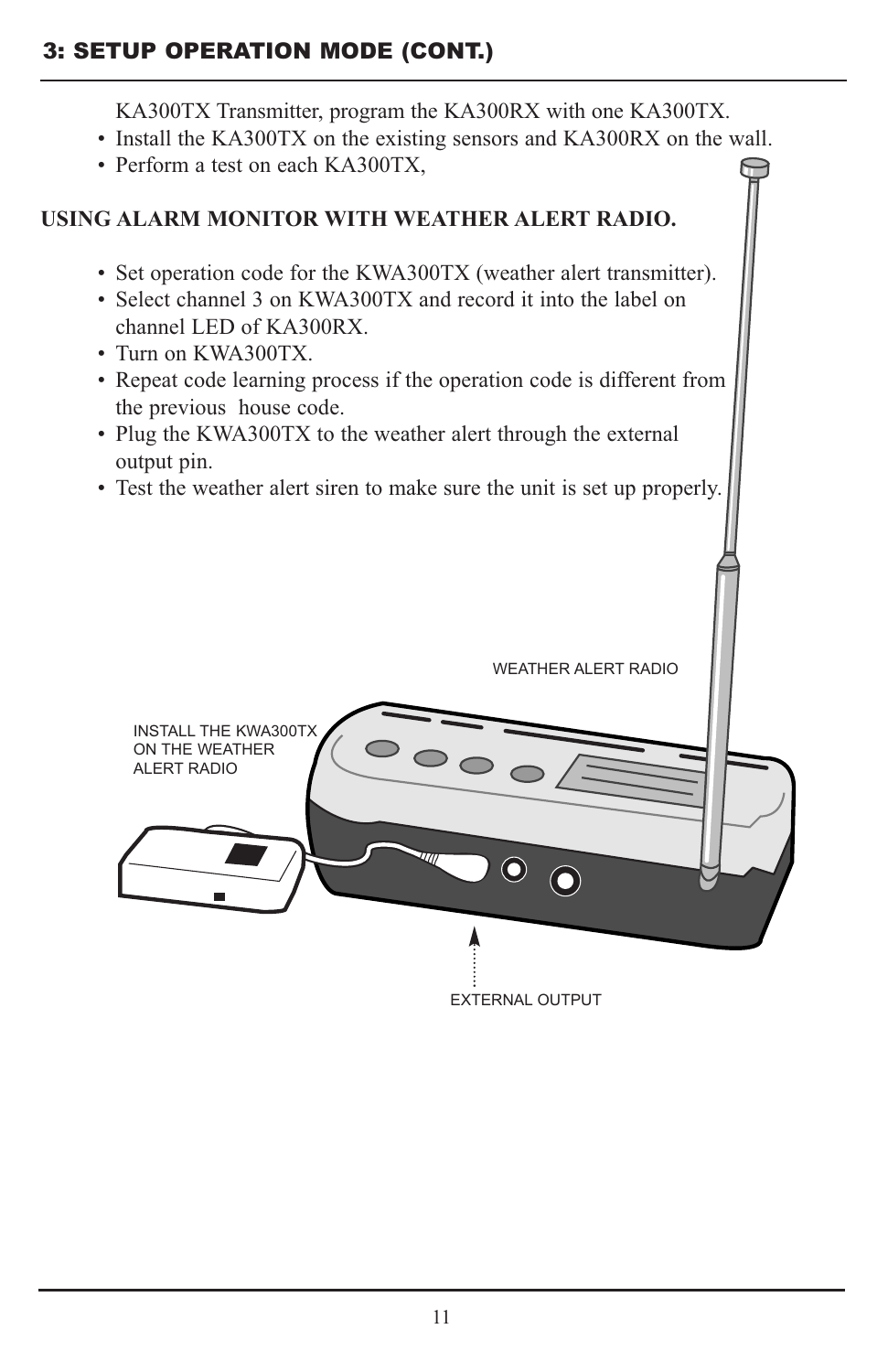

#### **TESTING**

It is important to perform a test for your alarm system at least once a month to make sure the system is operating properly. You are responsible for your family safety from fires, and any other possible disasters. Repair or replace your Alarm Monitor, and all other alarm systems when they no longer function.

#### To test the KA300 system

- 1. Place the cover over the strobe bulb to protect your vision from the strong light.
- 2. Turn KA300RX power switch to the last position where it will activates both siren and strobe light. You need to test all alarm outputs to make sure it works when needed. Cover the strobe light before going to the next step.
- 3.. Press and hold the test button on KA300TX for more than three seconds or use test button on the existing alarm device to activate the alarm system.
- 4. Check the KA300RX to make sure it shows the correct channel. Release the test button on the transmitter.

Repeat the same process to test the KBS300RX. Press the reset button on the KBS300RX to turn off the shaker.

Replace the old battery when you see the orange LED flashing rapidly on the KA300RX. Follow this procedure when installing a new battery for your KA300RX to protect the operation code from being erased.

- 1. Do not unplug the AC adapter. Take the KA300RX out from the wall.
- 2. Locate the battery compartment door in the back of the unit.
- 3. Press your thumb down firmly and slide the door toward the arrow direction.
- 4. Take the old battery out of the compartment.
- 5. Install the new battery and replace the battery door.

If the memory of KA300RX is erased by accident, you must follow Chapter 3 to program the operation code for your receiver. Do not program the other KA300RX if it has not lost memory.

Press the test button on the KA300TX to test the unit. If the red LED does not stay lit, you need to replace the battery.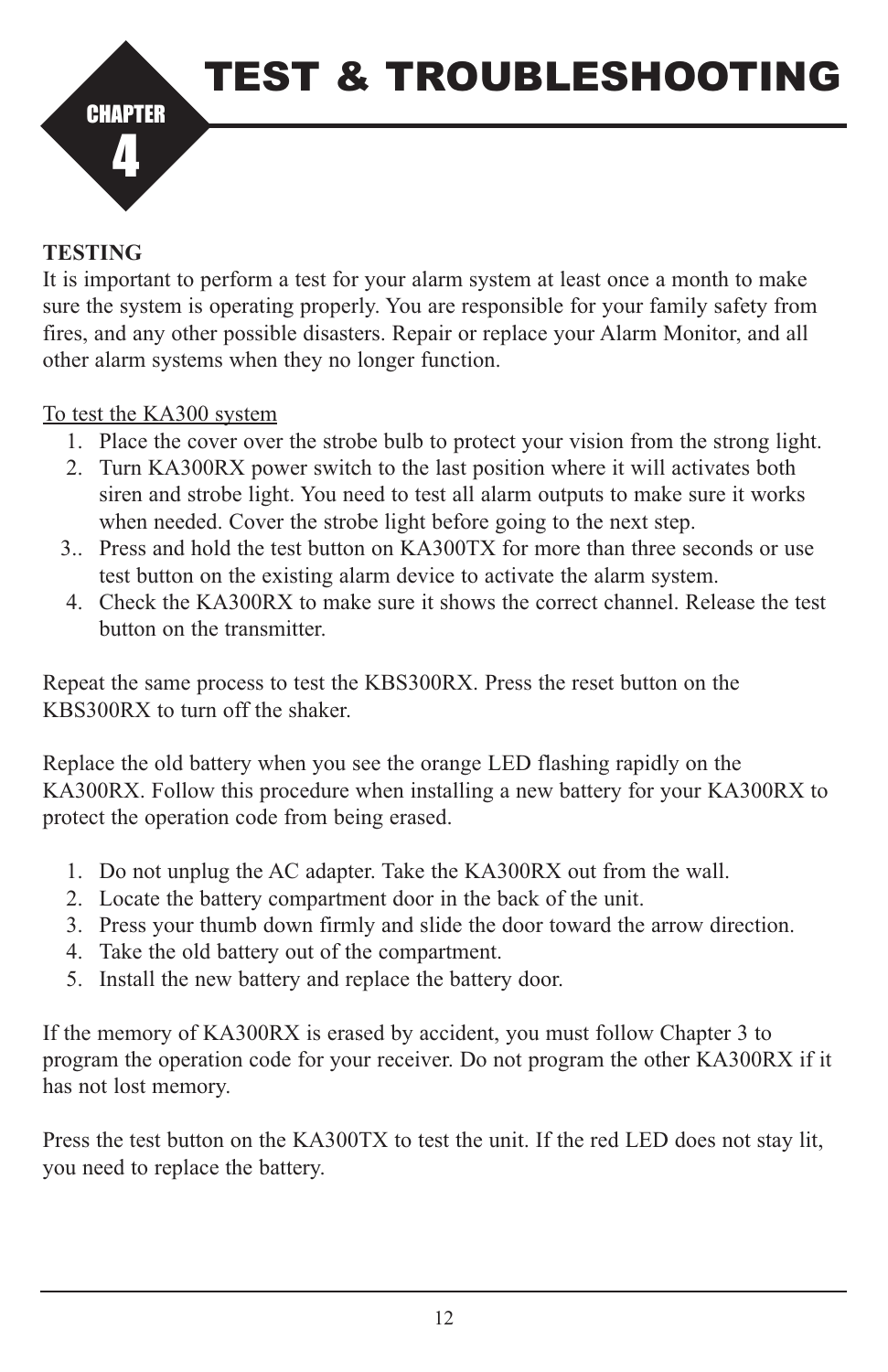# 4: TEST & TROUBLESHOOTING

# **TROUBLESHOOTING:**

If any question should arise during the installation and testing, follow through the frequently asked questions below. Contact CompuTTY or your authorized dealer if you should have any more questions that these FAQs do not answer.

**1. I have more than three different kinds of alarm devices, how can I program it to one receiver?**

The KA300RX has only three LEDs to indicate the channel triggered the alarm. For example: you have five alarm devices for fire, flame, carbon monoxide, hurricane, and tornado alert. You must use two receivers to have enough LEDs to indicate the cause of the alarm. Set the devices to two groups. One is for fire alarm purpose and the other is for weather alert. Set two different operation codes. One is for each group. Program each the receiver with transmitter in the same group follows the instructions in Chapter 5. Test thoroughly to make sure it functions as desired. IMPORTANT NOTE: Install the KA300RX receivers five feet away from each other to prevent interference.

#### **2. My bed shaker does not work.**

The KBS300RX is a receiver. Check the LEDs to make sure that the AC power is good and the battery is installed. Program it following steps in Chapter 3. If you use only one operation code for your household, you need only one transmitter to program the bed-shaker receiver.

#### **3. There is channel LED on my KA300RX blinking.**

Your transmitter battery may be getting low. If you have more than one KA300TX, change the batteries for all of them at same time. The battery should last for more than two years under normal conditions.

#### **4. The battery LED on my KA300RX is blinking.**

Battery back up on your receiver is getting low. Replace with new battery.

**5. I moved to a different house and took KA300 system with me. The transmitter shows a wrong channel when I test it.**

Change the channel jumper on the front of the transmitter KA300TX to the correct channel.

**6. The KA300RX did not respond to my transmitter after I tried to program a new operation code to the memory. All three LEDs stay stable when reset.** The memory is full. Reset the KA300RX and erase the memory by unplugging the battery and AC adapter. Test the KA300RX by plugging the battery back up. If the LEDs stay stable, leave the machine unplugged for longer than one minute before trying it again.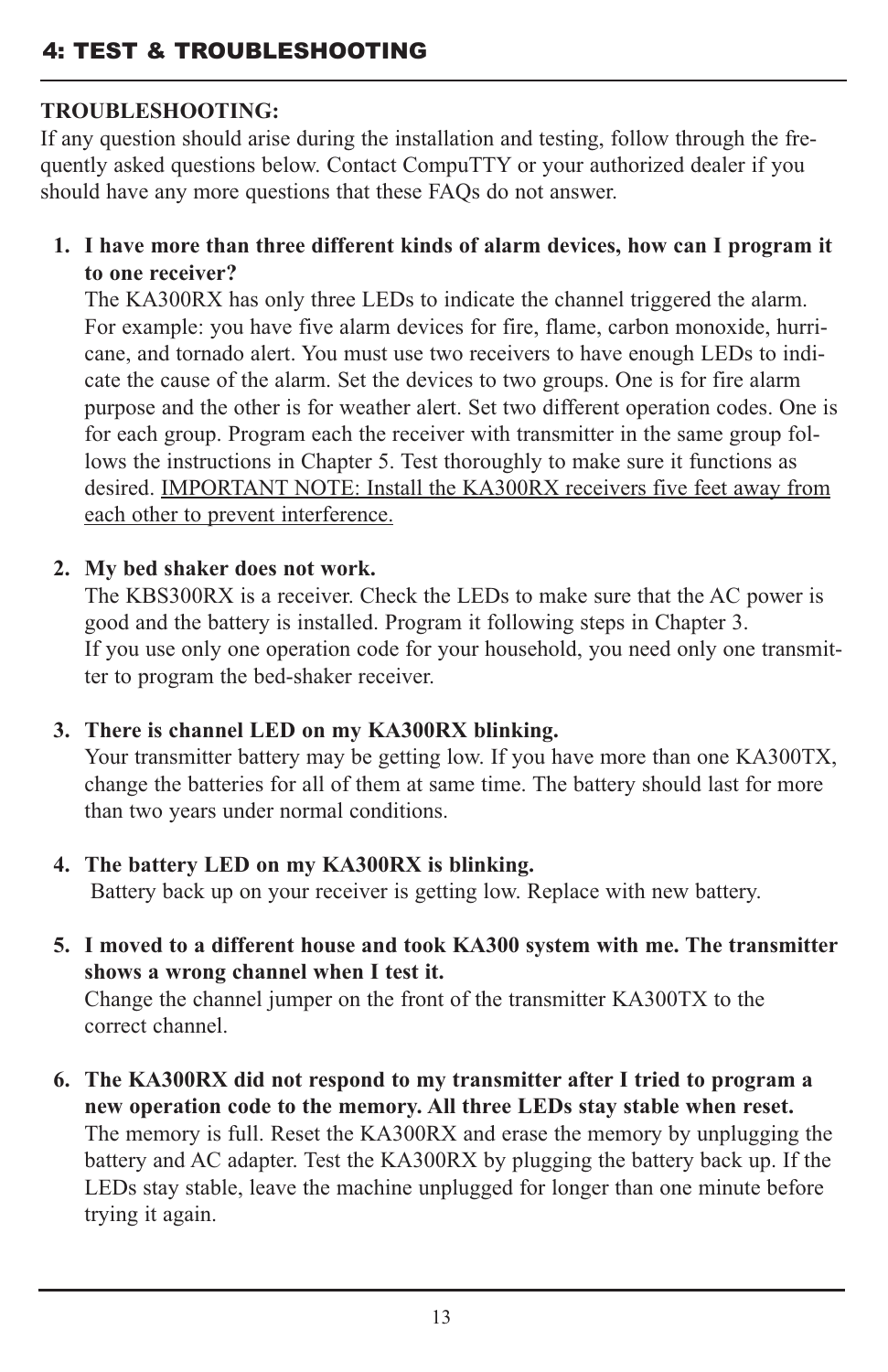

#### **SIZE**

| KWA300T |  |
|---------|--|
|         |  |
|         |  |
|         |  |

# **WEIGHT**

# **OPERATION VOLTAGE**

| KWA300TX |  |
|----------|--|
|          |  |
|          |  |

# **BATTERIES**

| KWA300TX |  |
|----------|--|
|          |  |
|          |  |
|          |  |
|          |  |